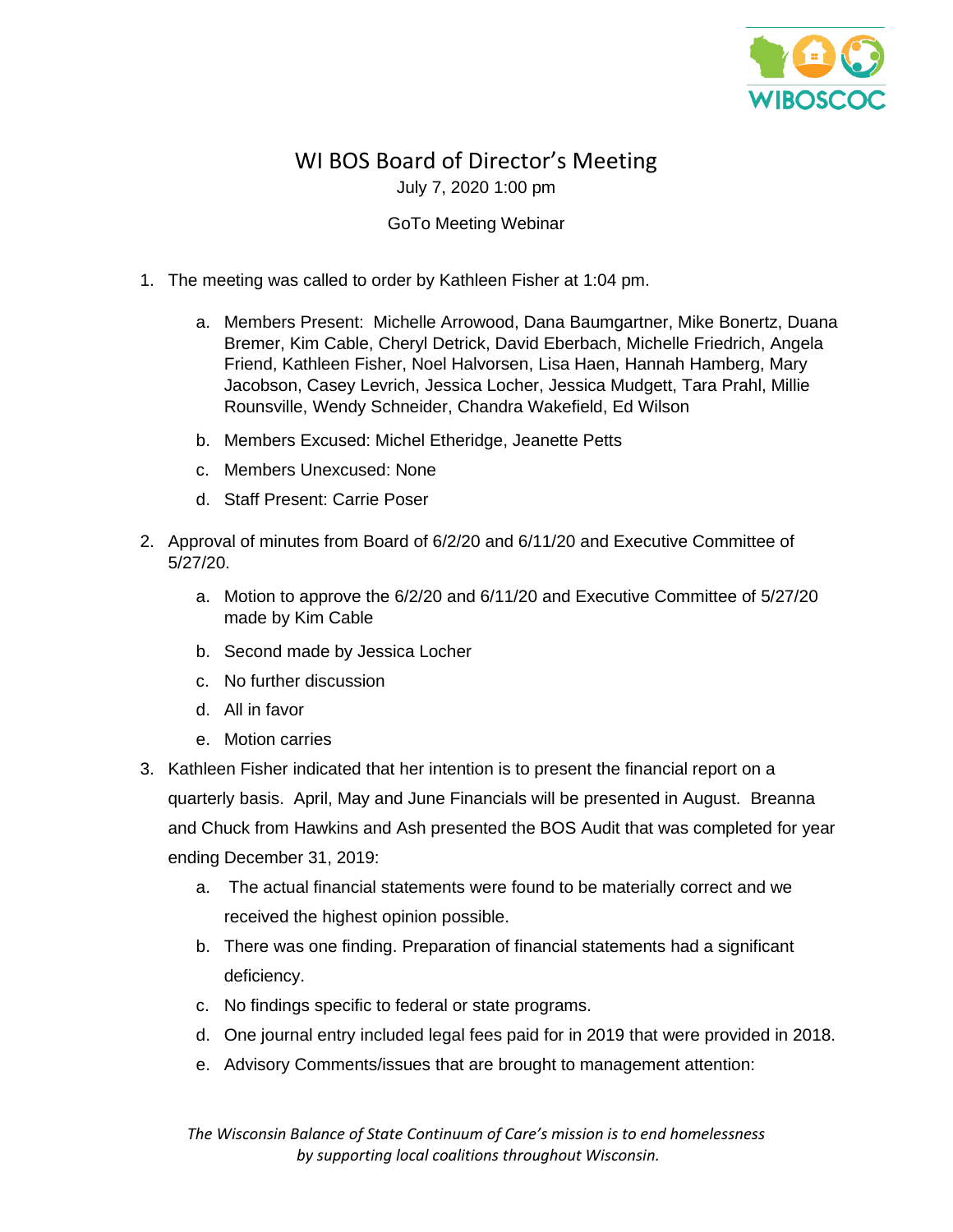

- i. Procurement: The BOS is subject to procurement rules that requires we go through a bidding process depending on the size of the grant. We will need to update the procurement process in the financial policy. A suggestion that we add a Procurement Clause that addresses certain levels of contracts indicating the type of bidding process if any for services. For example, ICA provides specialized services and is the only organization that will give us what we need from a planning grant prospective which would fall under the sole source procurement type. Although ICA has a unique combination of attributes we would still need to investigate if there are other organizations out there could do the work.
- f. No questions or comments from board members.
- g. Carrie asked about the procurement clause and received clarification about why there were no concerns about the other two grants. Entering a contact with another organization of over 250,000 is a little different than if you are entering in a contract to procure services rather than a pass through of grant funds. Northwest for HAP grant is less than 250,000 and is a pass through of grant funds. We did not have a choice to move the planning grant because only one organization could be the fiscal agent for the CoC grants.
- h. Motion to approve the 2019 Audit made by Noel Halvorsen
- i. Second made by Jessica Mudgett
- j. No further discussion
- k. All in favor
- l. Motion carries
- 4. HMIS Governance Documents were reviewed for approval
	- a. Motion to approve the HMIS Governance Documents made by Lisa Haen
	- b. Second by Dana Baumgartner
	- c. No further discussion
	- d. All in favor
	- e. Motion carries
- 5. Update on Finance Task Force Carrie is working on the Fiscal Policy and Procedure revisions. A draft will be ready by July 31, then presented to the Fiscal and Audit Committee and put out for comment.
- 6. There was no update on the Strategic Planning Task Force

*The Wisconsin Balance of State Continuum of Care's mission is to end homelessness by supporting local coalitions throughout Wisconsin.*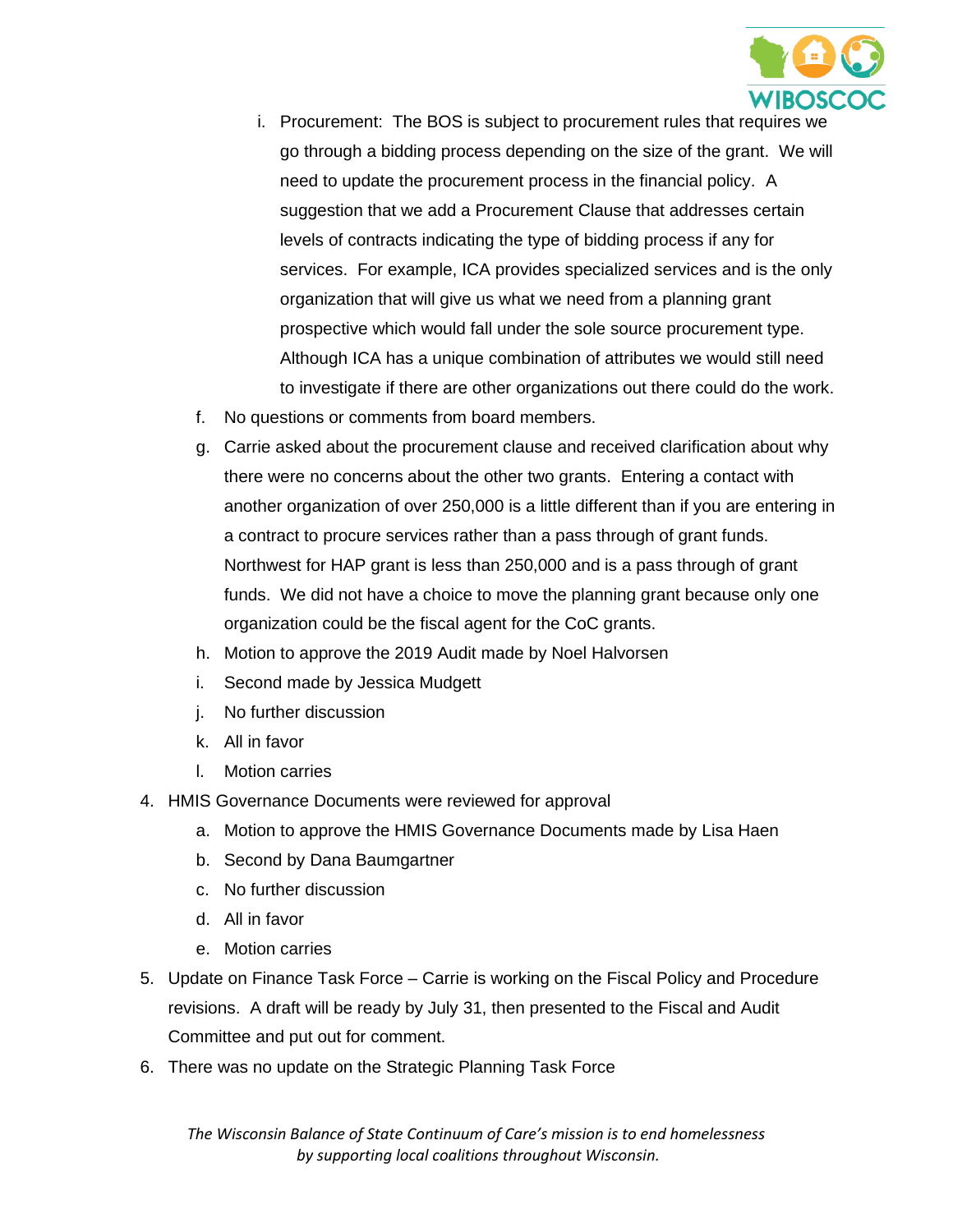

- 7. Director Update Carrie
	- a. HUD Required HIC/PIT Data was submitted on time
	- b. SSO Contract was signed this morning and sent to sub-recipients. ECHO is no longer doing CE-SSO. Community Action Inc, Rock and Walworth Counties is taking on the CE role.
	- c. The DV Grant is extended through 9/30
	- d. SSO DV grant has an issue. After Issues and Conditions were submitted there is no money in ELOCCS which is a nationwide issue. Letter from HUD that no contract will be issued until the money is in ELOCCS. We might have to push back the start date to August  $1<sup>st</sup>$ .
	- e. HAP Grant we are waiting for a contract from DEHCR. Trainings set up for SSO and HAP which will start tomorrow. Trainings are mandatory. If a subrecipient cannot attend they have to let Leigh know and watch the recording.
	- f. Coalition Support Process BOS Staff are working to support local coalitions.
	- g. Leigh Created a new match system different for PIT, Coalitions and Committees. The new match system is a Google form.
	- h. Meredith facilitated a virtual training on the verification of homelessness.
	- i. Ryan is creating program type trainings and working with Jen to update the website.
	- j. There is an issue with some ESG only recipients and not being compliant with Coordinated Entry. Trying to figure out how much time Ryan will spend helping people become compliant. DECHR indicates they will hold the money and that it is the BOS responsibility to help people become compliant. Since we no longer have an EHH Certification we need to consider requesting that DECHR compensate the work that Ryan does. Ryan will be tracking his time spent on helping ESG only funded organizations.
	- k. EFS-6 weekly meetings continue each Wednesday. Last effort was for thermometers. People are still waiting for the thermometers. People should continue to reach out to Emergency Management in their counties.
	- l. The four COC leaders have expressed concerns about DEHCR's race to spend money. Second phase of ESG CV money was announced and is \$19 million additional funding. There is currently not a plan for the second round of money.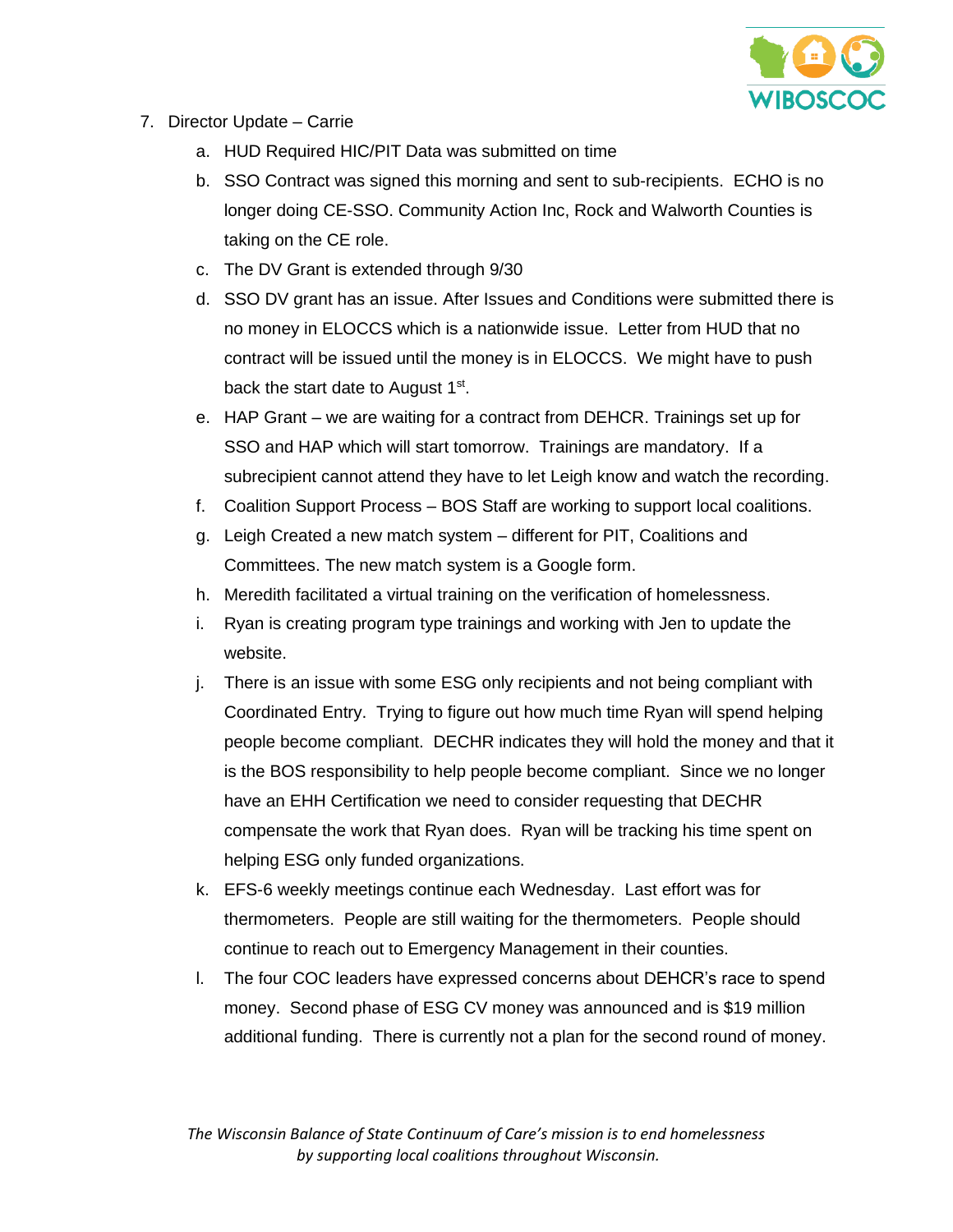

- m. Interagency council had a meeting last month. Mike Basford invited Joe Volk t present his white paper.
- 8. August Meeting Carrie sent a document out earlier today about presenters for August. Members agreed to go with Audrey Elegbede. Members discussed what we would charge for the two Sessions on Thursday. Suggestion to keep the cost \$50 or below. The training would be worth more if there are CEUs attached.
- 9. Public Policy Report Carrie reported that she sent out the request for people to contact their congressman for the HEROS Act. There is going to be some legislation coming out soon. The Bills are all dead and there is no word that they will be pitched again and COVID could be a barrier.
- 10. Committee Reports (Time permitting)
	- a. System Performance Network David Eberbach reported they had a meeting last month. Jack from ICA did some great work on System Performance Measures in response to the struggle we were having with seeing how each agency is doing as part of the whole. David showed members the functions of a new Notice of Funding Availability System Performance Measure (NOFA SPM) Impact Dashboard. ICA will present to the SPN Committee in August and work through the data.
	- b. Coordinated Entry Dana Baumgartner and Wendy Schneider reported there was no meeting in June. The next meeting is in July.
	- c. Discharge Planning Duana Bremer reported that they are meeting. Next meeting, they will be discussing the status of where jails are in the discharge planning process.
	- d. Youth Advisory Board (YAB) Mary Jacobson reported they met a few weeks ago and are getting back on track. Working on the contest. Will be meeting monthly moving forward.
	- e. Emergency Shelter Jessica Mudgett reported there was no meeting in June. Next meeting is August.
	- f. Veteran Advisory Board Casey Levrich and Angela Friend reported they did not meet in June. They are meeting next month and hope to have a report in August.
	- g. Gaps and Needs Michele Friedrich reported the committee will meet Thursday July  $9<sup>th</sup>$  and work on the survey.

*The Wisconsin Balance of State Continuum of Care's mission is to end homelessness by supporting local coalitions throughout Wisconsin.*